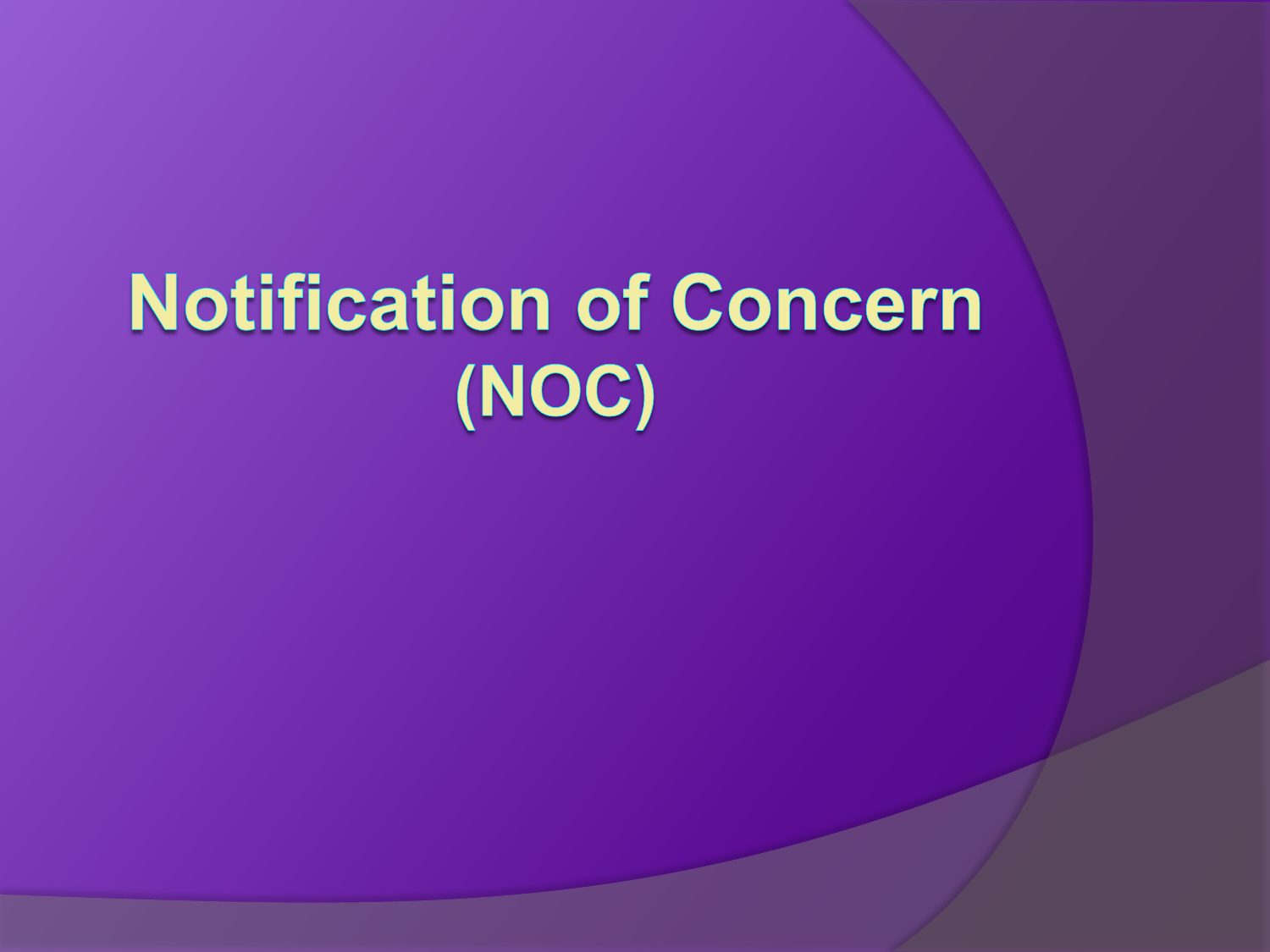#### Notification of Concern

- Tool used by faculty to alert a student, the advisor, the department head, and the coordinators of Teacher Education of any problems in these areas:
	- Skills (especially communication skills)
	- Content Knowledge
	- **Pedagogy or Performance**
	- **Professional Dispositions**
- Goal: Rapid resolution in collaboration with the filing faculty member
- This is an internal documentation system and is not shared those outside university.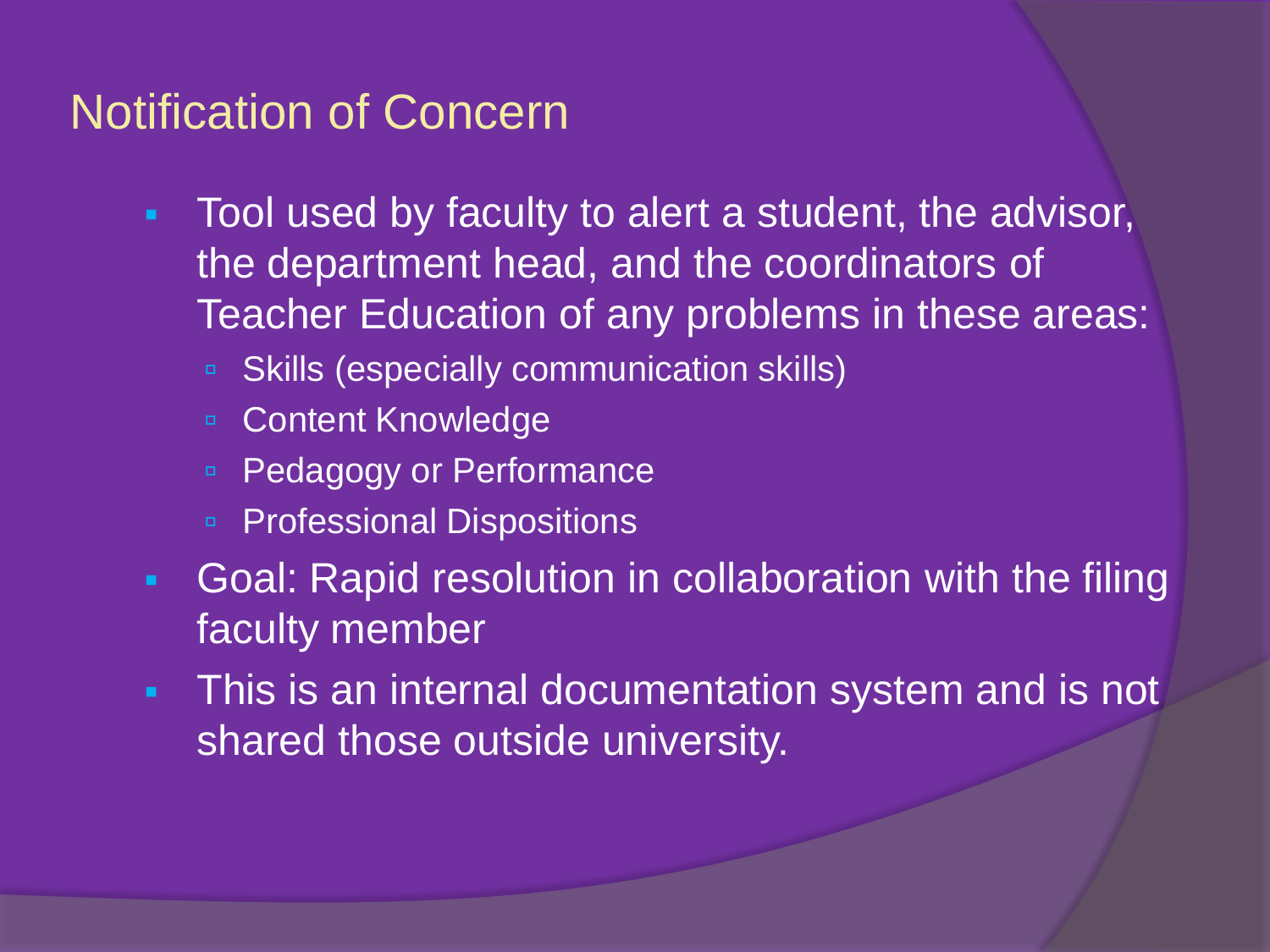### When To File?

- **A situation arises that, if not corrected or addressed, would be a potential barrier to success in the teaching profession.**
- **There has been a pattern of skills, performance and/or dispositions that you feel is concerning.**
- **A student overtly demonstrates unprofessional behaviors/ dispositions.**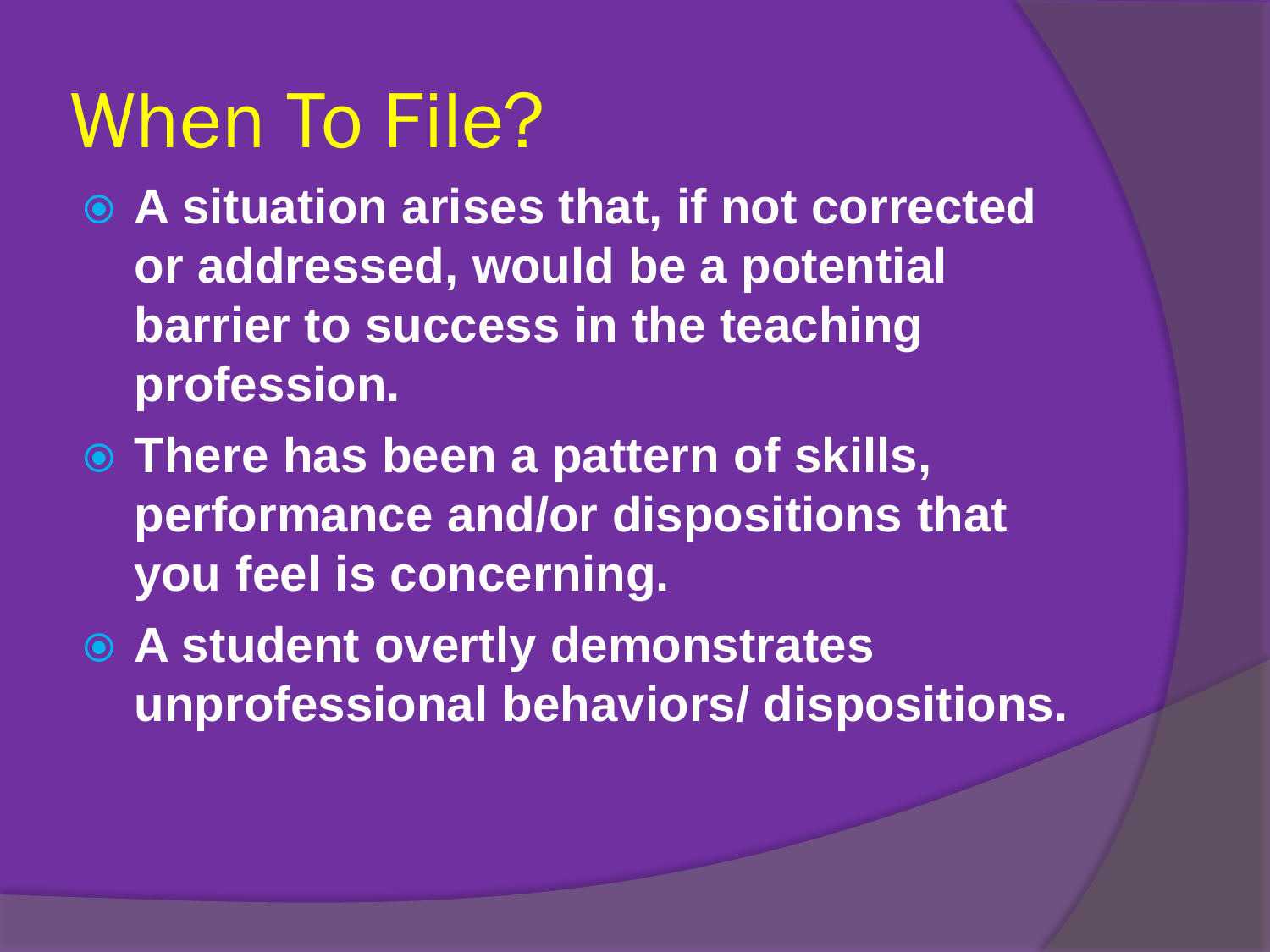#### Notification of Concern Ratings

- $\odot$  Low = alert status: student should take the initiative to resolve; concern should be monitored;
- Medium = in need of remediation: faculty and/or student develop a specific action plan for addressing the concerns, including the identification of services and resources, and a time line for completion
- High = serious action needed: immediate and extensive remediation or behavioral change is required; may warrant removal from the Teacher Education Program